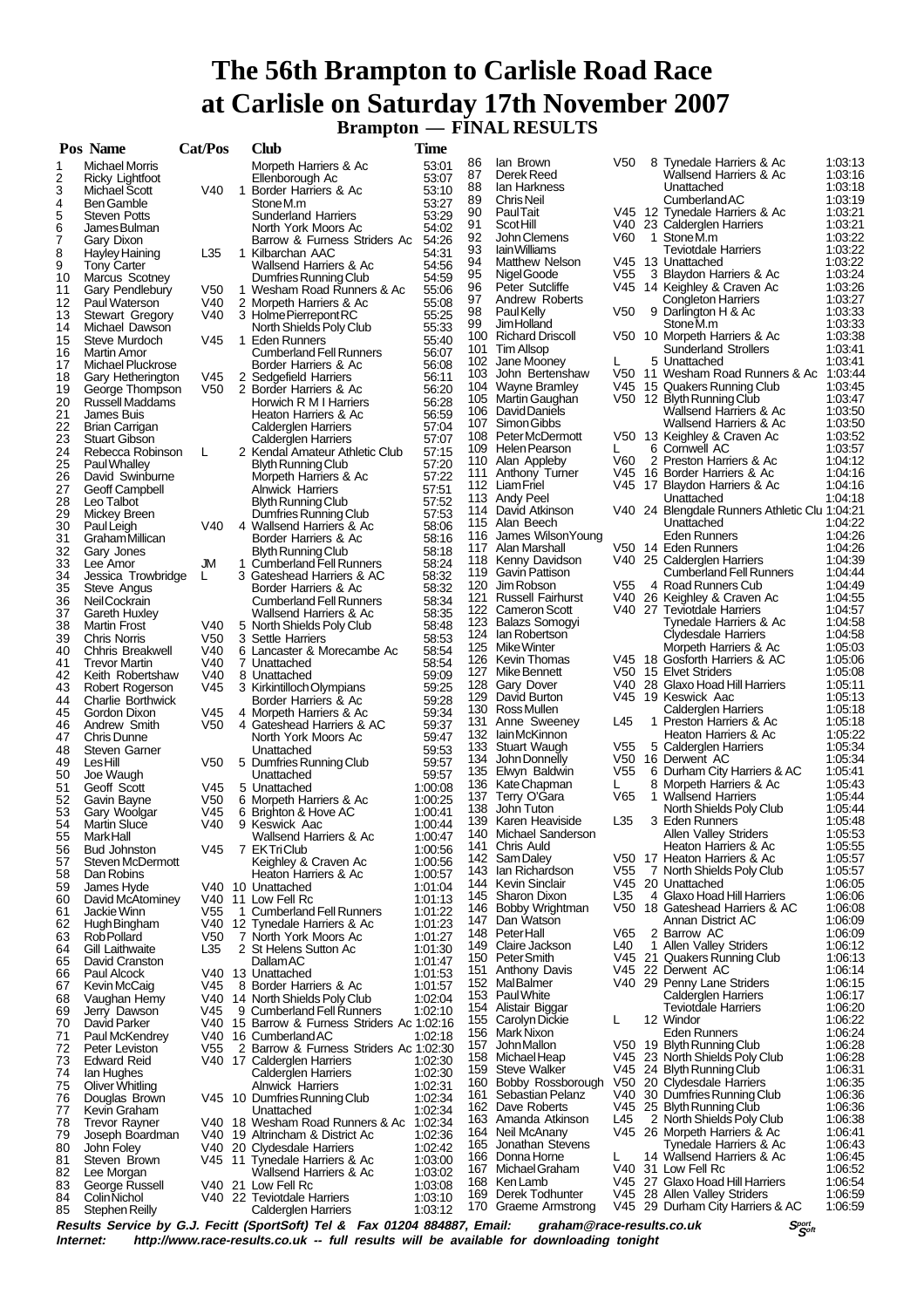| 171<br>172  | Miyairi Douglas<br><b>Rob Barkley</b>      | L               | 15 Dumfries Running Club<br>Blyth Running Club           | 1:07:01<br>1.07.03 | 262<br>263 | Joanne Blakeley<br>Craig Kershaw             | L<br>V60        |   | 27 Unattached<br>6 Cumberland AC                             | 1:10:21<br>1:10:23 |
|-------------|--------------------------------------------|-----------------|----------------------------------------------------------|--------------------|------------|----------------------------------------------|-----------------|---|--------------------------------------------------------------|--------------------|
|             | 173 Michael Walker                         | V60             | 3 Gosforth Harriers & AC                                 | 1:07:05            | 264        | <b>PaulGrindley</b>                          | V40.            |   | 41 Unattached                                                | 1:10:24            |
|             | 174 Colin Watson<br>175 Jonathan Hemingway | V45             | 30 Unattached<br>Border Harriers & Ac                    | 1:07:07<br>1:07:09 | 265<br>266 | Peter Tomlinson                              | V50<br>V55      |   | 34 Unattached                                                | 1:10:26<br>1:10:27 |
|             | 176 Erika Johnson                          | L35             | 5 Swaledale Road Runners                                 | 1:07:13            | 267        | <b>Terry McCabe</b><br><b>Clare Buis</b>     | L               |   | 14 Blyth Running Club<br>28 Heaton Harriers & Ac             | 1:10:29            |
| 177         | Roger Grey                                 | V50             | 21 Cimberland AC                                         | 1:07:13            | 268        | Brian Richardson                             |                 |   | V40 42 Blackhill                                             | 1:10:34            |
| 178<br>179  | Rod Mason<br>PamelaMcCrossan               | V55<br>L45      | 8 Unattached<br>3 Clydesdale Harriers                    | 1:07:17<br>1:07:18 | 269<br>270 | Sue Calvert<br>David King                    | L40             |   | 5 Morpeth Harriers & Ac<br>V40 43 Stubbington Green Runners  | 1:10:36<br>1:10:40 |
| 180         | Andrew Dixon                               |                 | Tynedale Harriers & Ac                                   | 1:07:20            | 271        | Ken McEntee                                  |                 |   | V45 43 Heaton Harriers & Ac                                  | 1:10:43            |
| 181         | Darryl Roe                                 |                 | Wallsend Harriers & Ac                                   | 1:07:24            | 272        | Dave Cox                                     | V60             | 7 | <b>Blyth Running Club</b>                                    | 1:10:43            |
| 182<br>183  | Mal Darbyshire<br>Glyn Evans               | L50             | V50 22 Blyth Running Club<br>1 Blaydon Harriers & Ac     | 1:07:26<br>1:07:26 | 273<br>274 | Graeme King<br>David Mitchell                | V60             |   | V50 35 Wallsend Harriers & Ac<br>8 Clydesdale Harriers       | 1:10:43<br>1:10:44 |
| 184         | Jim Holmes                                 |                 | Calderglen Harriers                                      | 1:07:26            |            | 275 David Tuck                               |                 |   | Unattached                                                   | 1:10:45            |
| 186         | 185 Gerry Mullen<br>Shaun Jackson          |                 | V45 31 Calderglen Harriers<br>Unattached                 | 1:07:29<br>1:07:30 | 276<br>277 | Mark Cooper<br><b>Stephen Barnes</b>         |                 |   | V40 44 Alnwick Harriers<br>V45 44 Unattached                 | 1:10:47<br>1:10:50 |
| 187         | lan Corner                                 |                 | Morpeth Harriers & Ac                                    | 1:07:32            | 278        | lan Graham                                   | V50             |   | 36 Unattached                                                | 1:10:53            |
|             | 188 Robert Peacock                         |                 | Blaydon Harriers & Ac                                    | 1:07:34            | 279        | Elizabeth Tomes                              | L <sub>50</sub> |   | 2 Keighley & Craven Ac                                       | 1:10:57            |
| 189<br>190  | <b>Shaun Roberts</b><br>David Byers        |                 | V50 23 Elvet Striders<br>V40 32 Annan District AC        | 1:07:38<br>1:07:39 | 280<br>281 | Stuart Hutchison<br>Desmond Varian           | V55             |   | Unattached<br>15 Border Harriers & Ac                        | 1:10:58<br>1:11:03 |
| 191         | Dave Robson                                |                 | V40 33 Blackpool Wyre & Fylde AC                         | 1.07.41            | 282        | <b>MarinaMcCallum</b>                        | L <sub>35</sub> |   | 7 Clydesdale Harriers                                        | 1:11:05            |
|             | 192 Bob Green                              |                 | V50 24 Dumfries Running Club                             | 1:07:42            | 283        | Jennifer Bradley                             | L               |   | 32 Gateshead Harriers & AC                                   | 1:11:07            |
|             | 193 Peter Garnett<br>194 Ralph Dickinson   | V55             | V50 25 Border Harriers & Ac<br>9 Blyth Running Club      | 1.07.51<br>1:08:01 |            | 284 Peter Majer<br>285 William Robson        |                 |   | Unattached<br>Unattached                                     | 1:11:11<br>1:11:15 |
| 195         | Craig Horseman                             |                 | Unattached                                               | 1:08:02            |            | 286 Hilary Ross                              | L50             |   | 3 Unattached                                                 | 1:11:18            |
|             | 196 Anthony Lees                           |                 | V40 34 Unattached                                        | 1:08:03            | 287<br>288 | Mick Skeldon                                 |                 |   | Wallsend Harriers & Ac                                       | 1:11:30            |
| 197         | <b>Chris Mitsides</b><br>198 Chris Slone   |                 | Wallsend Harriers & Ac<br>Gosforth Harriers & AC         | 1:08:07<br>1:08:08 | 289        | lan Foster<br>Ollie Claydon                  |                 |   | Unattached<br>Unattached                                     | 1:11:33<br>1:11:33 |
| 199         | <b>PhilWalker</b>                          |                 | Unattached                                               | 1:08:11            | 290        | Peter lon                                    | V60             |   | 9 Kendal Amateur Athletic Club                               | 1:11:35            |
| 200<br>201  | lan Pipes<br>William Gibson                |                 | Border Harriers & Ac<br>Heaton Harriers & Ac             | 1:08:11<br>1:08:13 | 291<br>292 | Catherine Young<br>Philip Inglehearn         | L50             |   | 4 Blyth Running Club<br>V45 45 Unattached                    | 1:11:40<br>1:11:42 |
|             | 202 Matthew Kingston                       |                 | <b>Claremont Road Runners</b>                            | 1.08.14            | 293        | <b>Stephen Phimister</b>                     |                 |   | Calderglen Harriers                                          | 1:11:50            |
|             | 203 Andrew Squires                         |                 | V40 35 Alnwick Harriers                                  | 1:08:16            | 294        | Graham Vickers                               |                 |   | V50 37 Wesham Road Runners & Ac 1:12:00                      |                    |
|             | 204 Hugh Watson<br>205 Ronald Heslop       | V60             | 4 Clydesdale Harriers<br>V55 10 Blaydon Harriers & Ac    | 1:08:18<br>1:08:20 |            | 295 Frank Skachill<br>296 Benny Rooney       | V50             |   | 38 Dumfries Running Club<br>V50 39 Calderglen Harriers       | 1:12:02<br>1:12:14 |
|             | 206 Christopher Cheetham V40               |                 | 36 Keighley & Craven Ac                                  | 1:08:22            |            | 297 Andrew Callcott                          |                 |   | V40 45 Unattached                                            | 1:12:19            |
| 207<br>208  | Peter Bingham<br>Jason Mellor              |                 | V45 32 Keswick Aac<br><b>Claremont Road Runners</b>      | 1:08:23<br>1:08:26 |            | 298 Kenny Beattie<br>299 Harry Porteous      | V40             |   | 46 Calderglen Harriers<br>V45 46 Alnwick Harriers            | 1:12:26<br>1:12:37 |
| 209         | <b>Steve Gillespie</b>                     |                 | V45 33 Blyth Running Club                                | 1:08:28            |            | 300 David Herbertson                         |                 |   | Calderglen Harriers                                          | 1:12:37            |
| 210         | <b>HMcAllisre-Williams</b>                 |                 | V45 34 Morpeth Harriers & Ac                             | 1:08:29            | 301        | Craig Malcolmson                             |                 |   | V40 47 Unattached                                            | 1:12:39            |
| 211<br>212. | Alistair Bullock<br>Joanne McEvoy          | L               | <b>Cumberland Fell Runners</b><br>19 East Kilbride AC    | 1:08:31<br>1:08:31 |            | 302 Nicholas Kennett<br>303 Norman Clark     |                 |   | <b>Ackworth Road Runners</b><br>V55 16 Morpeth Harriers & Ac | 1:12:41<br>1:12:42 |
|             | 213 David Cain                             |                 | V50 26 Penny Lane Striders                               | 1:08:31            |            | 304 Peter Rudzinski                          |                 |   | V55 17 Clydesdale Harriers                                   | 1:12:44            |
|             | 214 PhilColver                             |                 | <b>Elswick Harriers</b>                                  | 1:08:31            |            | 305 Pete Roe                                 |                 |   | V60 10 Bell Harp Hornets                                     | 1:12:50            |
|             | 215 Garry Burns<br>216 Graeme Addison      |                 | Unattached<br>Sedgefield Harriers                        | 1:08:35<br>1:08:37 | 306<br>307 | Chris Leahy<br>John Reid                     |                 |   | Unattached<br>V40 48 Unattached                              | 1:12:51<br>1:13:00 |
|             | 217 Keith Frost                            |                 | V45 35 Elswick Harriers                                  | 1:08:40            | 308        | James Grierson                               |                 |   | V45 47 Dumfries Running Club                                 | 1:13:02            |
| 218<br>219  | John Waite<br>Ranjit Thomas                |                 | Keswick Aac<br>Unattached                                | 1:08:44<br>1:08:44 | 309<br>310 | Amy Cope<br>Tony Minikin                     | L               |   | 35 StoneM.m<br>V60 11 Keighley & Craven Ac                   | 1:13:11<br>1:13:13 |
| 220         | Michelle Woodley                           | L               | 20 Morpeth Harriers & Ac                                 | 1:08:52            | 311        | Jenny Friend                                 | L45             |   | 5 Heaton Harriers & Ac                                       | 1:13:14            |
| 221         | Stephen Mort                               |                 | Preston Harriers & Ac                                    | 1:08:53            |            | 312 Ian Smith                                |                 |   | V45 48 Keighley & Craven Ac                                  | 1:13:19            |
| 222<br>223  | Jessica WilsonYoung L35<br>Angela Martin   | L40             | 6 Unattached<br>2 Unattached                             | 1:08:54<br>1:08:54 |            | 313 Laura Peacock<br>314 Ian Scott           | L<br>V45        |   | 37 Blaydon Harriers & Ac<br>49 Quakers Running Club          | 1:13:19<br>1:13:22 |
| 224         | Shaun Dodd                                 |                 | Blyth Running Club                                       | 1:08:57            | 315        | John Cockburn                                |                 |   | V55 18 Alnwick Harriers                                      | 1:13:25            |
| 225         | Jim Lillico                                |                 | V45 36 Alnwick Harriers                                  | 1:08:59            | 316        | Mike Trant                                   |                 |   | V50 40 Dumfries Running Club                                 | 1:13:27            |
| 227         | 226 Stuart Alliosn<br>Anne Murray          | L <sub>40</sub> | Clydesdale Harriers<br>3 Clydesdale Harriers             | 1:09:02<br>1:09:02 | 318        | 317 Chris Lambert<br><b>Claire Gilchrist</b> | L <sub>40</sub> |   | Unattached<br>6 Ferranti AAC                                 | 1:13:28<br>1:13:30 |
|             | 228 Wesley McCoy                           |                 | Unattached                                               | 1:09:03            |            | 319 Sheila Rae                               | L35             |   | 8 Unattached                                                 | 1:13:35            |
| 229<br>230  | Michael Henry<br>Steven Jackson            |                 | V55 11 Alnwick Harriers<br>V45 37 Preston Harriers & Ac  | 1:09:03<br>1:09:05 | 320<br>321 | Nigel Pritchard<br>lantte Hammond            |                 |   | Keswick Aac<br>Quakers Running Club                          | 1:13:37<br>1:13:38 |
| 231         | Martin Hinchliffe                          |                 | V50 27 Tadcaster Harriers                                | 1:09:07            | 322        | John Bamforth                                |                 |   | V40 49 Unattached                                            | 1:13:41            |
| 232         | Martin Alderson                            |                 | V45 38 North East Veterans Ac                            | 1:09:07            | 323        | <b>Lesley Miller</b>                         | L <sub>50</sub> |   | 5 North Shields Poly Club                                    | 1:13:42            |
| 233         | Val Martin<br>234 Kathryn Scott            | L40<br>L45      | 4 Unattached<br>4 Clydesdale Harriers                    | 1:09:07<br>1:09:09 |            | 324 Errick Hannah<br>325 Nigel Storey        |                 |   | V50 41 Cumberland AC<br>V40 50 Glaxo Hoad Hill Harriers      | 1:13:44<br>1:13:44 |
| 235         | Joe Fraser                                 | V60             | 5 Blyth Running Club                                     | 1:09:12            | 326        | Albert Douglas                               |                 |   | V55 19 Eden Runners                                          | 1:13:46            |
| 236<br>237  | Steve Viney<br>Gareth Barrett              |                 | V55 12 Unattached<br>Unattached                          | 1:09:15<br>1:09:16 | 327        | Dave Bradley<br>328 Angela Wylie             | L40             |   | V50 42 Blyth Running Club<br>7 Tynedale Harriers & Ac        | 1:13:48<br>1:13:50 |
| 238         | Stephen Mohan                              |                 | V45 39 Dumfries Running Club                             | 1:09:20            | 329        | Andy Fletcher                                |                 |   | V45 50 Blengdale Runners Athletic Clu 1:13:52                |                    |
|             | 239 Brett Weeden                           |                 | V50 28 Keighley & Craven Ac                              | 1:09:23            | 330        | Norman Boyle                                 |                 |   | V50 43 Bellahouston Road Runners                             | 1:13:56            |
| 240<br>241  | Jon Raymond<br>William Buchanan            |                 | V40 37 Unattached<br>V55 13 Calderglen Harriers          | 1:09:24<br>1:09:24 | 331<br>332 | Aileen Scott<br>Simon Jeacock                | L35             |   | 9 Clydesdale Harriers<br>Cherwell Runners & Joggers          | 1:14:06<br>1:14:10 |
| 242         | John Ross                                  |                 | V50 29 Wallsend Harriers & Ac                            | 1:09:26            |            | 333 Ian Horne                                |                 |   | V40 51 Eden Runners                                          | 1:14:10            |
|             | 243 Philip Cueto                           |                 | Derwent AC                                               | 1:09:26            | 334        | Samantha Robinson                            | L               |   | 43 Serpentine RC                                             | 1:14:11            |
| 244<br>245  | Andrew Henderson<br>John Pearson           |                 | V50 30 Calderglen Harriers<br>V40 38 Unattached          | 1:09:27<br>1:09:30 | 335        | <b>Fiona Turley</b><br>336 Alex Chappell     | L               |   | 44 Heaton Harriers & Ac<br>Unattached                        | 1:14:15<br>1:14:20 |
| 246         | <b>Thomas Reeves</b>                       |                 | V40 39 Elvet Striders                                    | 1:09:37            | 337        | Vanessa Butler                               | L               |   | 45 Elswick Harriers                                          | 1:14:21            |
| 247<br>248  | Michael Parker<br>David Henderson          |                 | V45 40 Unattached<br>V40 40 Unattached                   | 1:09:38<br>1:09:41 | 338        | <b>EmmaWalton</b><br>339 Robert Moore        | L<br>V65        |   | 46 Wallsend Harriers & Ac<br>3 Tynedale Harriers & Ac        | 1:14:23<br>1:14:25 |
| 249         | Roger Whitehill                            |                 | Sedgefield Harriers                                      | 1:09:44            | 340        | Diane Gallimore                              | L40             |   | 8 Border Harriers & Ac                                       | 1:14:25            |
| 250         | <b>Steven Snook</b>                        |                 | V45 41 Quakers Running Club                              | 1:09:48            | 341        | Kevin Bell                                   | JМ              |   | 2 Unattached                                                 | 1:14:26            |
| 251<br>252  | Mark McGoldrick<br>Michael Joyeux          |                 | <b>Bellahouston Road Runners</b><br>Quakers Running Club | 1:09:50<br>1:09:51 |            | 342 Chris Lakin<br>343 Trevor Atkinson       |                 |   | Unattached<br>V50 44 Unattached                              | 1:14:31<br>1:14:33 |
| 253         | David Lawson                               |                 | Unattached                                               | 1:10:09            |            | 344 Laurence Pearson                         |                 |   | V60 12 Clydesdale Harriers                                   | 1:14:36            |
| 254         | <b>Richard Eastoe</b>                      |                 | V50 31 Blengdale Runners Athletic Clu 1:10:10            |                    |            | 345 Allen Mulliss                            |                 |   | V45 51 Heaton Harriers & Ac                                  | 1:14:46            |
| 255<br>256  | Peter Weaving<br>Joanne Dooley             | L               | V45 42 Unattached<br>26 Tynedale Harriers & Ac           | 1:10:11<br>1:10:12 | 346<br>347 | Frances Maxwell<br>John Dawson               | L40             |   | 9 Calderglen Harriers<br>V40 52 Keswick Aac                  | 1:14:52<br>1:14:57 |
| 257         | Mark Chrostowski                           |                 | Unattached                                               | 1:10:14            |            | 348 Peter Rowley                             |                 |   | V50 45 Quakers Running Club                                  | 1:14:59            |
| 258<br>259  | David Jardin<br>Martin Haddon              |                 | Unattached<br>North Shields Poly Club                    | 1:10:15<br>1:10:17 | 349<br>350 | Christopher Atwell<br>Andrew Hedlay          |                 |   | V45 52 Alnwick Harriers<br>Unattached                        | 1:15:03<br>1:15:08 |
| 260         | John Pope                                  |                 | V50 32 Unattached                                        | 1:10:18            | 351        | Julia King                                   | L55             |   | 1 Eden Runners                                               | 1:15:14            |
|             | 261 Thomas Taylor                          |                 | V50 33 Unattached                                        | 1:10:20            |            | 352 Tony Lowery                              |                 |   | V40 53 Eden Runners                                          | 1:15:19            |

Results Service by G.J. Fecitt (SportSoft) Tel & Fax 01204 884887, Email: graham@race-results.co.uk Sഞ്ഞ<br>Internet: http://www.race-results.co.uk -- full results will be available for downloading tonight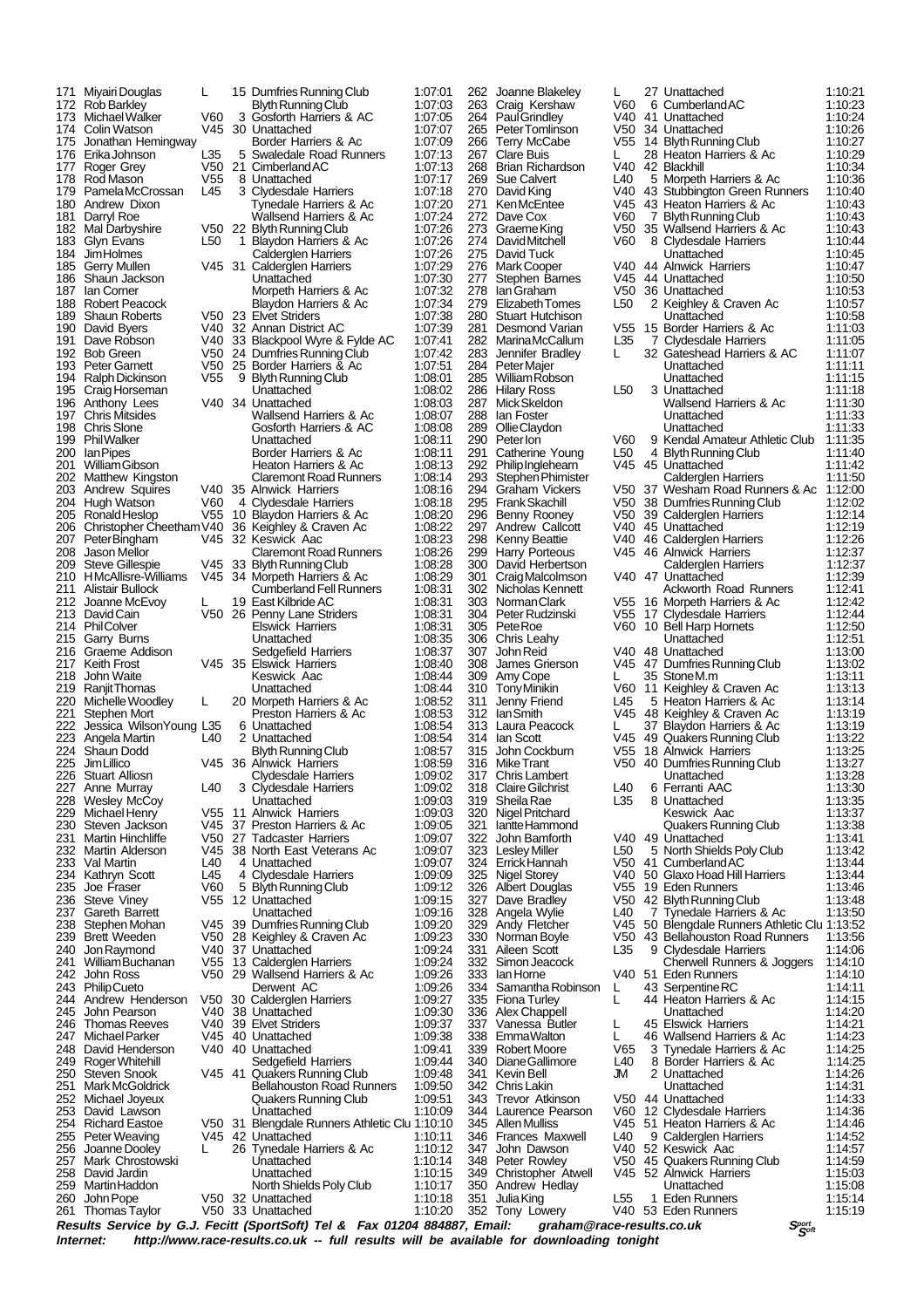|            | 353 David Ford                                 |                        | V55 20 Blyth Running Club                               | 1:15:22            |
|------------|------------------------------------------------|------------------------|---------------------------------------------------------|--------------------|
|            | 354 Arthur Leng<br>355 Rosie Sims              | V60.<br>L.             | 13 Keighley & Craven Ac<br>50 Sedgefield Harriers       | 1:15:22<br>1:15:23 |
|            | 356 Bernie Gibson                              |                        | V40 54 Unattached                                       | 1:15.24            |
|            | 357 Andrea Clarke<br>358 Harry Norman          | L40<br>V45             | 10 Blaydon Harriers & Ac<br>53 North Shields Poly Club  | 1:15:24<br>1:15:28 |
|            | 359 Stephen Muir                               |                        | V50 46 Blaydon Harriers & Ac                            | 1:15:30            |
|            | 360 Paul Jackson                               | V40 l                  | 55 Alnwick Harriers                                     | 1:15:31            |
|            | 361 David Hamer<br>362 Murray Glaister         | V45.<br>V40            | 54 Keighley & Craven Ac<br>56 Unattached                | 1:15:32<br>1:15:33 |
|            | 363 Mark Vance                                 | V45                    | 55 Unattached                                           | 1:15:38            |
|            | 364 Andrew Stansfield                          | V45                    | 56 Penny Lane Striders<br>52 Low Fell Rc                | 1:15:39            |
|            | 365 Cheryl Stanley<br>366 Graham Wilson        | L<br>V40 l             | 57 Unattached                                           | 1:16:01<br>1:16:01 |
|            | 367 Bernhard Musgrove                          | V50                    | 47 Howgill Harriers                                     | 1:16:05            |
|            | 368 Paul Wilson<br>369 David Harrison          | V40 l<br>V40 l         | 58 Ellenborough Ac<br>59 Unattached                     | 1:16:11<br>1:16:15 |
|            | 370 William McCrossan                          | V45                    | 57 Clydesdale Harriers                                  | 1:16:17            |
|            | 371 Chris Bunner                               |                        | Unattached                                              | 1:16:20            |
|            | 372 Frank Strand<br>373 Benita Pickersgill     | V65<br>L50             | 4 South Shields Harriers & Ac<br>6 Alnwick Harriers     | 1:16:21<br>1:16:23 |
|            | 374 Shaun Cavanagh                             | V40 l                  | 60 Cumberland AC                                        | 1:16:25            |
|            | 375 Pamela Woodcock                            | L55                    | 2 Morpeth Harriers & Ac                                 | 1:16:28            |
|            | 376 Craig Partridge<br>377 Pamela Paxton       | L35                    | Unattached<br>10 Teviotdale Harriers                    | 1:16:30<br>1:16:34 |
|            | 378 Clive Summersgill                          | V45                    | 58 New Marske Harriers Club                             | 1:16:36            |
|            | 379 Tony Mills<br>380 Peter Taylor             | V40 l<br>V65           | 61 Unattached<br>5 Northern Veterans Ac                 | 1:16:41<br>1:16:42 |
| 381        | <b>Christopher Dowling</b>                     | V40 l                  | 62 Blengdale Runners Athletic Clu 1:16:43               |                    |
|            | 382 EdTallis                                   | V40                    | 63 Unattached                                           | 1:16:50            |
|            | 383 David Ratcliffe<br>384 Scott McEntee       | V60                    | 14 Helm Hill Runners<br>Heaton Harriers & Ac            | 1:17:00<br>1:17:03 |
|            | 385 Derek Harrison                             | V60                    | 15 Keswick Aac                                          | 1:17:13            |
|            | 386 PeterManning                               | V55                    | 21 Blengdale Runners Athletic Clu 1:17:14               |                    |
|            | 387 Dawn Palmer<br>388 Dave Dale               | L35                    | 11 Unattached<br>Heaton Harriers & Ac                   | 1:17:15<br>1:17:15 |
|            | 389 John Morrissey                             |                        | Unattached                                              | 1:17:20            |
|            | 390 Mick Howard                                | V40                    | 64 Spenborough & Dist Ac                                | 1:17:22            |
| 391        | Stephanie Bingham<br>392 Ian Robinson          | L35                    | 12 Tynedale Harriers & Ac<br>Unattached                 | 1:17:22<br>1:17:22 |
|            | 393 Anthony Jeffery                            | V40                    | 65 Lancaster & Morecambe Ac                             | 1:17:29            |
|            | 394 Paul Gardner                               | V55                    | Lancaster & Morecambe Ac<br>22 Glaxo Hoad Hill Harriers | 1:17:29            |
|            | 395 Mike Fawcett<br>396 Christopher Hill       | V50                    | 48 Unattached                                           | 1:17:36<br>1:17:36 |
|            | 397 Brian Johnson                              | V50                    | 49 Cumberland AC                                        | 1:17:45            |
|            | 398 David Pagan<br>399 Steven Pagan            | V60                    | 16 Unattached<br>Unattached                             | 1:17:46<br>1:17:47 |
|            | 400 Anthony Gagg                               |                        | Unattached                                              | 1:17:47            |
|            | 401 FionaMcCue                                 | L35                    | 13 Clydesdale Harriers                                  | 1:17:48            |
|            | 402 Neil McNichols<br>403 Paul Baxter          | V40 l                  | 66 Cumberland Fell Runners<br>V40 67 Unattached         | 1:17:48<br>1:18:02 |
|            | 404 Thomas McMillan                            | V50                    | 50 Bellahouston Road Runners                            | 1:18:08            |
|            | 405 Craig Kelly<br>406 Matthew Barber          | V40.                   | 68 Unattached<br>Unattached                             | 1:18:10<br>1:18:11 |
|            | 407 IsabelMcMillan                             | L45                    | 6 Unattached                                            | 1:18:11            |
| 408        | <b>John Flattley</b>                           | V60                    | 17 New Marske Harriers Club                             | 1:18:17            |
| 409        | Sean Hoban<br>410 Anthony Brear                | V40                    | 69 Unattached<br><b>Cumberland Fell Runners</b>         | 1:18:27<br>1:18:40 |
| 411        | Dawn McDonald                                  | L40                    | 11 Dumfries Running Club                                | 1:18:40            |
|            | 412 Jane Nathan                                | L40                    | 12 Elvet Striders                                       | 1:18:43            |
|            | 413 Lucy Thompson<br>414 Colin Dalglish        | L.                     | 62 Unattached<br><b>Bellahouston Road Runners</b>       | 1:18:46<br>1:18:51 |
|            | 415 David Breen                                | V50                    | 51 Dumfries Running Club                                | 1:18:53            |
| 416<br>417 | Raymond Stephenson V40                         |                        | 70 Unattached                                           | 1:18:56            |
|            | John Lewis<br>418 Ralph Lowe                   | V55 I<br>V65           | 23 Cumberland AC<br>6 Morpeth Harriers & Ac             | 1:18:56<br>1:18:58 |
| 419        | Joanne Leahy                                   | L                      | 63 Keswick Aac                                          | 1:18:58            |
| 421        | 420 Philip Johnson<br>Stephen Kiszow           |                        | Unattached<br>Jarrow & Hebburn Ac                       | 1:19:01<br>1:19:10 |
|            | 422 MairiCampbell                              | L40                    | 13 Alnwick Harriers                                     | 1:19:15            |
|            | 423 Steve Mellows                              | V45                    | 59 Unattached                                           | 1:19:16            |
|            | 424 Jeremy Makin<br>425 Susan Bolan            | V45<br>L40             | 60 Quakers Running Club<br>14 Alnwick Harriers          | 1:19:22<br>1:19:25 |
|            | 426 David Cooper                               | V55.                   | 24 Alnwick Harriers                                     | 1:19.26            |
| 427        | Deborah Hall                                   | L40                    | 15 Unattached                                           | 1:19:28            |
| 428        | John Hall<br>429 Anthony Charlton              | V55                    | Unattached<br>25 Gosforth Harriers & AC                 | 1:19:28<br>1:19:32 |
|            | 430 Barry Hodgson                              | V50                    | 52 Unattached                                           | 1:19:32            |
| 431        | Gillian Kidd<br>432 Terence Gannon             | L45<br>V60             | 7 Cumberland AC<br>18 Glaxo Hoad Hill Harriers          | 1:19:37            |
|            | 433 Chas Steven                                | V45                    | 61 Calderglen Harriers                                  | 1:19:38<br>1:19:38 |
|            | 434 PeterMitchell                              | V65                    | 7 Keighley & Craven Ac                                  | 1:19:53            |
| 436        | 435 Barrie Evans<br>Celia Sanderson            | V60<br>L40             | 19 Elvet Striders<br>16 Allen Valley Striders           | 1:20:12<br>1:20:14 |
| 437        | $($ No. 373 $)$                                |                        | Unattached                                              | 1:20:15            |
|            | 438 Elizabeth Allan                            | L40                    | 17 Alnwick Harriers                                     | 1:20:16            |
|            | 439 Colin Macdonald<br>440 Michael Lavery      | V50<br>V <sub>55</sub> | 53 Calderglen Harriers<br>26 Glaxo Hoad Hill Harriers   | 1:20:23<br>1:20:30 |
| 441        | Gay Eastoe                                     | L50                    | 7 Blengdale Runners Athletic Clu 1:20:35                |                    |
|            | 442 Brian Nicholson<br>443 Elizabeth Gilchrist | V65<br>L60             | 8 Kendal Amateur Athletic Club<br>1 Ferranti AAC        | 1:20:35<br>1:20:37 |
|            |                                                |                        |                                                         |                    |

|            | 444 MarkSmith                                                | V50                    | 54 Unattached                                                                                                                   | 1:20:49            |
|------------|--------------------------------------------------------------|------------------------|---------------------------------------------------------------------------------------------------------------------------------|--------------------|
| 445        | Andrew Thompson                                              |                        | <b>Elvet Striders</b>                                                                                                           | 1:20:49            |
| 446        | Neil Macintosh                                               | V <sub>50</sub>        | 55 Unattached                                                                                                                   | 1:20:52            |
| 447<br>448 | Penny Moreton<br><b>Julie Cross</b>                          | L45<br>L40             | 8 Glaxo Hoad Hill Harriers<br>18 Claremont Road Runners                                                                         | 1:20:52<br>1:20:53 |
| 449        | Jane Mottran                                                 | L <sub>50</sub>        | 8 Cumberland Fell Runners                                                                                                       | 1:20:55            |
| 450        | <b>Margaret Dover</b>                                        | L45                    | 9 Heaton Harriers & Ac                                                                                                          | 1:20:56            |
| 451        | George Fraser                                                | V60                    | 20 Altrincham & District Ac                                                                                                     | 1:21:00            |
| 452<br>453 | John Woolridge<br>Caroline Hasson                            | V55<br>L.              | 27 Border Harriers & Ac<br>76 Wallsend Harriers & Ac                                                                            | 1:21:08<br>1:21:10 |
| 454        | Maureen Parker                                               | L40                    | 19 Tynedale Harriers & Ac                                                                                                       | 1:21:13            |
| 455        | Maggie Harrison                                              | L45                    | 10 Unattached                                                                                                                   | 1:21:13            |
| 456<br>457 | Norman Clements<br><b>Tim Whitmarsh</b>                      | V45                    | 62 Unattached<br>Unattached                                                                                                     | 1:21:14<br>1:21:16 |
| 458        | Victoia Wadsworth                                            | L                      | 79 Keighley & Craven Ac                                                                                                         | 1:21:18            |
| 459        | Trish Kay                                                    | L45                    | 11 Newton Aycliffe Ac                                                                                                           | 1:21:22            |
| 460        | Mary Goldsmith                                               | L45                    | 12 Calderglen Harriers                                                                                                          | 1:21:26            |
| 461<br>462 | Fursey<br>Peter Graham                                       |                        | <b>Black Combe Runners Club</b><br>Unattached                                                                                   | 1.21.28<br>1:21:29 |
| 463        | Jhelen Schofield                                             | L40                    | 20 Unattached                                                                                                                   | 1:21:29            |
| 464        | Doug Cockburn                                                |                        | V60 21 Morpeth Harriers & Ac                                                                                                    | 1:21:34            |
| 465<br>466 | Susan Weeden<br><b>Philip Owen</b>                           | L <sub>50</sub><br>V40 | 9 Keighley & Craven Ac<br>71 Elvet Striders                                                                                     | 1:21:35<br>1:21:48 |
| 467        | Julie Lemin                                                  | L                      | 84 Blyth Running Club                                                                                                           | 1:21:51            |
| 468        | lain Singer                                                  |                        | Tynedale Harriers & Ac                                                                                                          | 1:21:51            |
|            | 469 Dawn Buchanan<br>470 MikeMcKenzie                        | L<br>V50               | 85 Calderglen Harriers<br>56 Unattached                                                                                         | 1:21:53<br>1:21:55 |
| 471        | John Davidson                                                | V45                    | 63 Tynedale Harriers & Ac                                                                                                       | 1:22:00            |
| 472        | EmmaMcGovern                                                 | L35                    | 14 Calderglen Harriers                                                                                                          | 1.22:05            |
| 473        | <b>Philip Hawley</b>                                         |                        | V50 57 Cumberland AC                                                                                                            | 1:22:21            |
| 474<br>475 | Karen Sutcliffe<br>Davina Lonsdale                           | L40<br>L40             | 21 Keighley & Craven Ac<br>22 Blyth Running Club                                                                                | 1:22:21<br>1:22:26 |
| 476        | Peter Williams                                               | V65                    | 9 Kendal Amateur Athletic Club                                                                                                  | 1:22:26            |
| 477        | Elaine Gardner                                               | L45                    | 13 Lancaster & Morecambe Ac                                                                                                     | 1:22:26            |
| 478<br>479 | <b>Hester Theobald</b>                                       | L<br>V45               | 90 Unattached<br>64 Penny Lane Striders                                                                                         | 1:22:27<br>1:22:33 |
| 480.       | John Kelly<br>Melissa Hart                                   | L                      | 91 Keswick Aac                                                                                                                  | 1:22:34            |
| 481        | Michelle Kelly                                               | L45                    | 14 Penny Lane Striders                                                                                                          | 1:22:34            |
| 482        | Dave Holloway                                                |                        | V50 58 100km Association                                                                                                        | 1:22:46            |
| 484        | 483 Christopher Winspear V40<br>Chrys Skeldon                | L                      | 72 Unattached<br>93 Wallsend Harriers & Ac                                                                                      | 1:22:48<br>1:22:50 |
| 485        | Eileen Telford                                               | L40                    | 23 Ellenborough Ac                                                                                                              | 1:23:13            |
| 486.       | Alan Hutcheson                                               |                        | V45 65 Unattached                                                                                                               | 1:23:17            |
|            | 487 Hazel Eccleston<br>488 Sarah Chaudhri                    | L35<br>L40             | 15 Alnwick Harriers<br>24 Cumberland AC                                                                                         | 1:23:21<br>1:23:21 |
|            | 489 David Garbutt                                            | V40                    | 73 Unattached                                                                                                                   | 1:23:22            |
| 490        | EdLakin                                                      |                        | <b>Millburn Harriers</b>                                                                                                        | 1.23:31            |
| 491        | <b>Ted Thwaites</b><br>492 Nicola Davison                    | V45                    | 66 Unattached<br>Keswick Aac                                                                                                    | 1:23:32<br>1:23:35 |
| 493        | <b>Gail Branthwaite</b>                                      | L.                     | 97 Unattached                                                                                                                   | 1:23:38            |
| 494        | PhilCollins                                                  | V45                    | 67 Unattached                                                                                                                   | 1:23:39            |
| 495<br>496 | Terry Welsh                                                  | L35                    | V55 28 Claremont Road Runners<br>16 Unattached                                                                                  | 1:23:47<br>1:23:50 |
| 497        | Denise McDade<br>Pauline McCluskey                           | L                      | 99 Unattached                                                                                                                   | 1:23:50            |
| 498        | Mary Plumley                                                 | L                      | 100 Alnwick Harriers                                                                                                            | 1:24:01            |
|            | 499 Mark Lochrin                                             |                        | V45 68 Unattached                                                                                                               | 1:24:03            |
|            | 500 John Brettell<br>501 LisaMiller                          |                        | V50 59 North Shields Poly Club<br>L35 17 IrvineRC                                                                               | 1.24.08<br>1:24:26 |
|            | 502 Richard Payne                                            |                        | V50 60 Quakers Running Club<br>V55 29 Unattached                                                                                | 1.24.37            |
|            | 503 Peter Hutchison                                          |                        |                                                                                                                                 | 1:24:40            |
| 504        | Vicky Little<br>505 Stephen Watson                           |                        | L 102 Dumfries Running Club<br>V65 10 Cumberland Fell Runners                                                                   | 1:24:44<br>1:24:49 |
| 506        | Carol Wall                                                   |                        | L55 3 Alnwick Harriers                                                                                                          | 1:24:57            |
|            | 507 Donald Pearsons                                          |                        | V50 61 Unattached                                                                                                               | 1:25:02            |
|            | 508 Nick Johnson                                             |                        |                                                                                                                                 | 1:25:02<br>1:25:08 |
| 509<br>510 | Reg Ord<br>Neil Savage                                       |                        |                                                                                                                                 | 1:25:10            |
| 511        | Tony McGuirk                                                 |                        |                                                                                                                                 | 1:25:10            |
|            | 512 Mike Johnson                                             |                        | V45 69 Unattached<br>V40 22 Blaydon Harriers & Ac<br>V40 74 Unattached<br>V40 75 Unattached<br>V45 70 Glaxid Hold Hill Harriers | 1:25:11            |
|            | 513 Hazel Ord<br>514 Alan Oliver                             |                        | L 104 Blaydon Harriers & Ac<br>V45 71 Morpeth Harriers & Ac                                                                     | 1:25:23<br>1:25:35 |
|            | 515 Arthur Potter                                            |                        | V50 62 North East Veterans Ac                                                                                                   | 1:25:35            |
|            | 516 GillianThompson<br>517 Trevor Wakenshaw                  |                        | L65 1 Barrow & Furness Striders Ac 1:25:35<br>V40 76 North Shields Poly Club 1:25:40                                            |                    |
|            | 518 Mari Shanks                                              |                        | L 106 Unattached                                                                                                                | 1:25:43            |
|            | 519 Cath Burrus                                              |                        | L35 18 Unattached                                                                                                               | 1:26:02            |
|            | 520 Susan Gallagher<br>521 Hilda Frost                       |                        | L 108 Dumfries Running Club                                                                                                     | 1.26.03            |
|            |                                                              |                        | L45 15 Elswick Harriers                                                                                                         | 1.26.07            |
|            | 522 Susan Cain<br>523 Anne Strong                            |                        | L50 10 Penny Lane Striders<br>L 111 Tynedale Harriers & Ac<br>L45 16 Wigton RR                                                  | 1:26:31<br>1:26:40 |
|            | 524 Karen Grant                                              |                        |                                                                                                                                 | 1:26:49            |
|            | 525 Stewart Grant<br>526 Carla Palmer<br>527 Russell Couper  |                        | V50 63 Wigton RR                                                                                                                | 1:27:00            |
|            |                                                              |                        | L 113 Unattached<br>V40 77 Calderglen Harriers                                                                                  | 1:27:10<br>1:27:12 |
|            | 528 Irene Ewart                                              |                        | L45 17 Gosforth Harriers & AC                                                                                                   | 1:27:19            |
|            | 529 Neil Sidaway                                             |                        | V40 78 Unattached<br>V60 23 Unattached                                                                                          | 1:27:37            |
|            | 529 INEIL Judaway<br>530 Geffrey Dubberley<br>531 David Reed |                        | V40 79 Unattached                                                                                                               | 1:27:40<br>1:27:42 |
|            | 532 Gillian Donaldson                                        |                        |                                                                                                                                 | 1:28:04            |
|            | 533 Rochelle                                                 |                        | L40 25 Saltwell Harriers<br>V50 64 Saltwell Harriers                                                                            | 1:28:04            |
|            |                                                              |                        |                                                                                                                                 |                    |

**<sup>S</sup>port <sup>S</sup> Results Service by G.J. Fecitt (SportSoft) Tel & Fax 01204 884887, Email: graham@race-results.co.uk oft** http://www.race-results.co.uk -- full results will be available for downloading tonight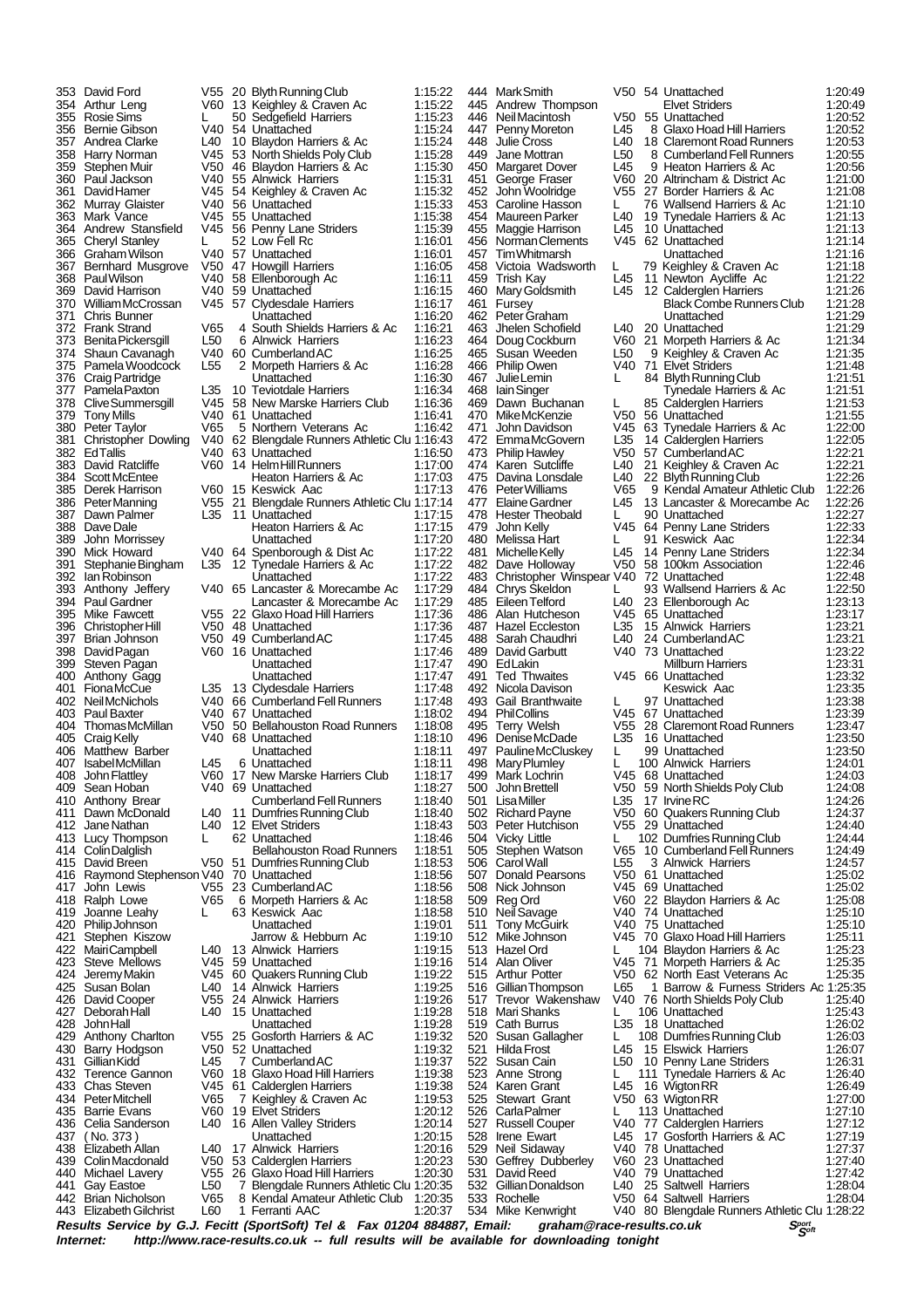|      | 535 Kerry Knox         |                 | 116 Glaxo Hoad Hill Harriers    | 1:28:32 |     | 575 Roger Turner         | V65             | 12 Unattached                 | 1:33:34 |
|------|------------------------|-----------------|---------------------------------|---------|-----|--------------------------|-----------------|-------------------------------|---------|
|      | 536 Dianne McMillan    | L40             | 26 Glaxo Hoad Hill Harriers     | 1:28:32 | 576 | Gregory Lambert          |                 | V55 33 Unattached             | 1:33:36 |
| 537  | Jane Blackett          | L45             | 18 Morpeth Harriers & Ac        | 1.28:34 | 577 | <b>Alison Cutts</b>      |                 | V40 81 Keswick Aac            | 1:33:55 |
| 538  | Keith Stuart           |                 | <b>Trail Running Ass</b>        | 1:28:36 | 578 | <b>Katherine Reece</b>   |                 | 141 Unattached                | 1:34:11 |
|      | 539 Andy Finn          |                 | Unattached                      | 1:28:58 | 579 | Carla Deans              |                 | 142 Bellahouston Road Runners | 1:34:22 |
| 540  | Michael Thomas         |                 | Unattached                      | 1:29:02 | 580 | Alex Grant               | V60             | 24 Dumfries Running Club      | 1:34:35 |
| 541  | <b>Frank Moger</b>     |                 | <b>Cumberland Fell Runners</b>  | 1.29:04 | 581 | Elizabeth Forsyth        | L40             | 31 Unattached                 | 1:34:36 |
| 542  | Andrea Mitchell        | L50             | 11 Morpeth Harriers & Ac        | 1:29:10 |     | 582 Vivienne Forster     | L40             | 32 Unattached                 | 1:34:44 |
|      | 543 Susan Callander    | L <sub>50</sub> | 12 Dumfries Running Club        | 1.29.11 | 583 | Allan Lacey              | V45             | 75 Unattached                 | 1:34:47 |
|      | 544 Lynne Roberts      | L35             | 19 Unattached                   | 1.29.11 | 584 | George Routledge         | V60             | 25 Heaton Harriers & Ac       | 1.35.00 |
|      | 545 Joanne Botham      | L35             | 20 Elswick Harriers             | 1:29:14 |     | 585 Charm Robson         | L65             | 2 Unattached                  | 1:35:12 |
|      | 546 Howard Martin      |                 | Unattached                      | 1:29:14 | 586 | Joyce Hamilton           | L40             | 33 Dumfries Running Club      | 1:35:17 |
| 547  | Katy Delamore          |                 | 123 Unattached                  | 1:29:15 | 587 | John Nicholson           | V60             | 26 Elvet Striders             | 1:36:14 |
|      | 548 Kerry Hamil        | L               | 124 Unattached                  | 1:29:15 | 588 | <b>Christine Clemie</b>  | L <sub>55</sub> | 6 Dumfries Running Club       | 1.36.47 |
|      | 549 Lauren Trevethan   |                 | 125 Unattached                  | 1.29.20 | 589 | Victoria Porthouse       |                 | 148 Unattached                | 1:37:25 |
| 550  | Darren Knowles         |                 | Unattached                      | 1:29:39 | 590 | Lisa Dixon               | L40             | 34 Unattached                 | 1.37:38 |
| 551  | Alison Crooks          |                 | 126 Unattached                  | 1:29:41 | 591 | Jess McEvoy              |                 | 150 Unattached                | 1:37:41 |
| 552  | Judith Wilson          | L45             | 19 Ellenborough Ac              | 1.29:44 | 592 | Margaret Thompson        | L <sub>55</sub> | 7 Elvet Striders              | 1:37:48 |
|      | 553 Margaret Hawley    | L <sub>50</sub> | 13 Cumberland AC                | 1.29.47 | 593 | Jenny Wilson             | L <sub>50</sub> | 14 Morpeth Harriers & Ac      | 1:39:49 |
|      | 554 Patricia Jones     | L45             | 20 Glaxo Hoad Hill Harriers     | 1:29:48 | 594 | Doreen Hussein           | L60             | 2 Glaxo Hoad Hill Harriers    | 1:40:05 |
|      | 555 Lynne Howie        | L40             | 27 Glaxo Hoad Hill Harriers     | 1:29:48 |     | 595 Liz Piper            | L <sub>50</sub> | 15 Glaxo Hoad Hill Harriers   | 1:40:05 |
| 556  | John Hopkins           | V55             | 30 Border Harriers & Ac         | 1:29:53 |     | 596 Lorna McDonald       | L45             | 22 Allen Valley Striders      | 1:40:07 |
| 557  | <b>Lesley Mitsides</b> |                 | 131 Wallsend Harriers & Ac      | 1:30:01 | 597 | <b>Paul Tuffnell</b>     | V50             | 65 North East Veterans Ac     | 1:40:17 |
|      | 558 Carlos Werner      |                 | V45 72 Morpeth Harriers & Ac    | 1:30:09 | 598 | EmmaThompson             |                 | 156 Elvet Striders            | 1:40:18 |
|      | 559 Alan Purvis        |                 | V65 11 Elvet Striders           | 1:30:18 | 599 | Jackie Smith             | L65             | 3 Elvet Striders              | 1:40:43 |
| 560  | Susan Hammond          |                 | 132 Eden Runners                | 1:30:24 | 600 | Christopher Vever        |                 | Unattached                    | 1:41:26 |
| 561  | J FisherMack           |                 | V45 73 Glaxo Hoad Hill Harriers | 1:30:30 | 601 | Sandra Graham            | L <sub>55</sub> | 8 Unattached                  | 1:41:40 |
|      | 562 Colin Gray         |                 | Clydesdale Harriers             | 1:30:56 | 602 | Julia Roberts            | L45             | 23 Unattached                 | 1.41.40 |
|      | 563 Mel Steer          | L35             | 21 Alnwick Harriers             | 1:31:04 |     | 603 MikeHall             | V75             | 1 Elvet Striders              | 1:42:15 |
|      | 564 Louise Currie      | L40             | 28 Unattached                   | 1:31:15 | 604 | <b>Sharon Carr</b>       | L35             | 22 Elswick Harriers           | 1:42:34 |
|      | 565 Lucy Smith         |                 | 135 Unattached                  | 1:31:34 | 605 | <b>Bill Kirkpatrick</b>  | V60             | 27 Unattached                 | 1:42:40 |
|      | 566 Louise Griffin     | L40             | 29 Tynedale Harriers & Ac       | 1:32:40 |     | 606 Fayyaz Chaudhri      | V45             | 76 Unattached                 | 1:44:10 |
| 567  | Elizabeth Duggan       | L <sub>55</sub> | 4 Werrington Joggers            | 1:32:40 | 607 | Jacqueline Otieno        |                 | 161 Unattached                | 1:47:19 |
|      | 568 Colin Robison      | V <sub>45</sub> | 74 Unattached                   | 1:32:42 |     | 608 Marie Jones          | L <sub>55</sub> | 9 Lancaster & Morecambe Ac    | 1:47:38 |
| 569  | <b>Ibrahim Hussein</b> | V <sub>55</sub> | 31 Glaxo Hoad Hill Harriers     | 1:32:43 | 609 | <b>Christine Gardner</b> |                 | 163 Lancaster & Morecambe Ac  | 1:47:38 |
| 570  | Jeremy Clark           | V55             | 32 Glaxo Hoad Hill Harriers     | 1:32:43 |     | 610 Susan Graham         | L45             | 24 Dumfries Running Club      | 1:48:18 |
| 571  | LizHall                | L40             | 30 Stubbington Green Runners    | 1:32:56 | 611 | Natalie Farren           |                 | 165 Unattached                | 1:49:33 |
| 572  | Yvonne Green           | L45             | 21 Clydesdale Harriers          | 1.33.04 | 612 | lan Tandy                |                 | V45 77 Unattached             | 1:49:41 |
| 573. | Barbara Donaldson      | L <sub>55</sub> | 5 Unattached                    | 1:33:19 | 613 | Michael Johnson          | V40             | 82 Unattached                 | 1:54:10 |
|      | 574 Eric Nutter        | V70             | Swaledale Road Runners          | 1:33:32 |     |                          |                 |                               |         |
|      |                        |                 |                                 |         |     |                          |                 |                               |         |

#### **Brampton - Men — TEAM RESULTS**

#### **NOTE: Unattached and non-counters are DELETED before teams are calculated**

2 Border Harriers & Ac 37 — 3 Michael Scott 16 Michael Pluckrose 18 George Thomp<br>3 Wallsend Harriers & Ac 3 70 — 8 Tony Carter 28 Paul Leigh 34 Gareth Huxley<br>4 Blyth Running Club 79 — 23 Paul Whalley 26 Leo Talbot 30 Gary 3 Wallsend Harriers & Ac 70 — 8 Tony Carter 28 Paul Leigh 34 Gareth Huxley 4 Blyth Running Club 79 — 23 Paul Whalley 26 Leo Talbot 30 Gary Jones 5 Cumberland Fell Runners 79 — 15 Martin Amor 31 Lee Amor 33 Neil Cockrain 6 Dumfries Running Club 79 — 9 Marcus Scotney 27 Mickey Breen 43 Les Hill 7 North York Moors Ac 102 — 6 James Bulman 142 Chris Dunne 154 Rob Pollard<br>105 - 13 Michael Dawson 135 Martin Frost 57 Vaughan Hemy 9 Calderglen Harriers 105 — 21 Brian Carrigan 22 Stuart Gibson 62 Edward Reid 10 Barrow & Furness Striders Ac 127 — 7 Gary Dixon 59 David Parker 61 Peter Leviston 11 Wesham Road Runners & Ac 164 — 10 Gary Pendlebury 66 Trevor Rayner 88 John Bertenshaw<br>12 Stone M.m 168 — 168 — 4 Ben Gamble 79 John Clemens 85 Jim Holland 13 Heaton Harriers & Ac 183 — 20 James Buis 150 Dan Robins 113 Iain McKinn<br>14 Tynedale Harriers & Ac 196 — 53 Hugh Bingham 169 Steven Brown 74 Ian Brown 14 Tynedale Harriers & Ac 196 — 53 Hugh Bingham 69 Steven Brown 74 Ian Brown<br>15 Eden Runners 2001 - 14 Steve Murdoch 98 James Wilson Young 99 Alan Marshall<br>16 Keighley & Craven Ac 224 — 49 Steven McDermott 82 Peter Sutclif 15 Eden Runners 211 — 14 Steve Murdoch 98 James WilsonYoung 99 Alan Marshall 16 Keighley & Craven Ac 224 — 49 Steven McDermott 82 Peter Sutcliffe 93 Peter McDermott 16 Keighley & Craven Ac **224 — 49 Steven McDermott** and a Peter Sutcliffe and the set of the McDermott<br>17 Alnwick Harriers 255 — 25 Geoff Campbell 64 Oliver Whitling 166 Andrew Squires<br>18 Teviotdale Harriers 256 — 72 Colin 18 Teviotdale Harriers 256 — 72 Colin Nichol 80 Iain Williams 104 Cameron Scott 19 Low Fell Rc 262 — 51 David McAtominey 71 George Russell 140 Michael Graham 20 Clydesdale Harriers 200 — 68 John Foley 106 Ian Robertson 135 Bobby Rossborough<br>21 Keswick Aac 200 - 327 - 46 Martin Sluce 111 David Burton 170 Peter Bingham 21 Keswick Aac 327 — 46 Martin Sluce 111 David Burton 170 Peter Bingham 22 Blaydon Harriers & Ac 331 — 81 Nigel Goode 111 David Burton 170 Peter Bingham<br>22 Blaydon Harriers & Ac 331 — 81 Nigel Goode 96 Liam Friel 154 Robert Peacock<br>23 Cumberland AC 338 — 60 Paul McKendrey 76 Chris Neil 202 Cra 23 Cumberland AC 338 - 60 Paul McKendrey 76 Chris Neil 202 Craig Kershaw<br>24 Sedgefield Harriers 390 - 17 Gary Hetherington 177 Graeme Addison 196 Roger Whitehill<br>25 Quakers Running Club 412 - 89 Wayne Bramley 126 Peter Smi 24 Sedgefield Harriers 390 — 17 Gary Hetherington 177 Graeme Addison 196 Roger Whitehill 25 Quakers Running Club 412 — 89 Wayne Bramley 126 Peter Smith 197 Steven Snook 26 Gosforth Harriers & AC 415 —108 Kevin Thomas 145 Michael Walker 162 Chris Slone<br>27 Derwent AC 435 —115 John Donnelly 127 Anthony Davis 193 Philip Cueto<br>28 Preston Harriers & Ac 459 — 94 Alan Appleby 180 Stephen Mort 185 27 Derwent AC 435 —115John Donnelly 127 Anthony Davis 193 Philip Cueto 28 Preston Harriers & Ac 459 — 94 Alan Appleby 180 Stephen Mort 185 Steven Jackson 29 Elvet Striders 459 —109Mike Bennett 155 Shaun Roberts 195 Thomas Reeves 30 Glaxo Hoad Hill Harriers **485** —110 Gary Dover 141 Ken Lamb 234 Nigel Storey<br>31 Blengdale Runners Athletic Clu 534 —97 David Atkinson 200 Richard Eastoe 237 Andy Fletcher 31 Blengdale Runners Athletic Clu 534 — 97 David Atkinson 200 Richard Eastoe 237 Andy Fletcher 33 Lancaster & Morecambe Ac 576 — 37 Chhris Breakwell 269 Anthony Jeffery 270 Paul Gardner 34 Claremont Road Runners 642 —165Matthew Kingston 171 Jason Mellor 306 Terry Welsh 35 Bellahouston Road Runners 2710 —198 Mark McGoldrick 238 Norman Boyle 274 Thomas McMillan<br>36 Kendal Amateur Athletic Club 201 —198 Mark McGoldrick 238 Norman Boyle 274 Thomas McMillan<br>37 North East Veterans Ac 233 —187 M 36 Kendal Amateur Athletic Club 805 —213Peter Ion 291 Brian Nicholson 301 Peter Williams 37 North East Veterans Ac 833 —187Martin Alderson 313 Arthur Potter 333 Paul Tuffnell

| 1 Morpeth Harriers & Ac               | 36 - 1 Michael Morris      | 11  | Paul Waterson          | 24  | David Swinburne       |
|---------------------------------------|----------------------------|-----|------------------------|-----|-----------------------|
| 2 Border Harriers & Ac                | 37 - 3 Michael Scott       | 16  | Michael Pluckrose      | 18  | George Thompson       |
| 3 Wallsend Harriers & Ac              | $70 - 8$ Tony Carter       | 28  | Paul Leigh             | 34  | Gareth Huxley         |
| 4 Blyth Running Club                  | 79 - 23 Paul Whalley       | 26  | Leo Talbot             | 30  | Gary Jones            |
| 5 Cumberland Fell Runners             | 79 - 15 Martin Amor        | 31  | Lee Amor               | 33  | Neil Cockrain         |
| 6 Dumfries Running Club               | 79 - 9 Marcus Scotney      | 27  | Mickey Breen           | 43  | Les Hill              |
| 7 North York Moors Ac                 | 102 - 6 James Bulman       | 42  | Chris Dunne            | 54  | Rob Pollard           |
| 8 North Shields Poly Club             | 105 - 13 Michael Dawson    | 35  | Martin Frost           | 57  | Vaughan Hemy          |
| 9 Calderglen Harriers                 | 105 - 21 Brian Carrigan    | 22  | Stuart Gibson          |     | 62 Edward Reid        |
| 10 Barrow & Furness Striders Ac       | 127 - 7 Gary Dixon         | 59  | David Parker           |     | 61 Peter Leviston     |
| 11 Wesham Road Runners & Ac           | 164 - 10 Gary Pendlebury   | 66  | Trevor Rayner          | 88  | John Bertenshaw       |
| 2 Stone M.m                           | $168 - 4$ Ben Gamble       | 79  | John Clemens           |     | 85 Jim Holland        |
| 3 Heaton Harriers & Ac                | $183 - 20$ James Buis      | 50  | Dan Robins             | 113 | lain McKinnon         |
| 14 Tynedale Harriers & Ac             | 196 - 53 Hugh Bingham      | 69  | Steven Brown           | 74  | lan Brown             |
| <b>15 Eden Runners</b>                | 211 - 14 Steve Murdoch     | 98  | James WilsonYoung      | 99  | Alan Marshall         |
| 16 Keighley & Craven Ac               | 224 - 49 Steven McDermott  | 82  | Peter Sutcliffe        |     | 93 Peter McDermott    |
| 17 Alnwick Harriers                   | 255 - 25 Geoff Campbell    | 64  | Oliver Whitling        |     | 166 Andrew Squires    |
| 18 Teviotdale Harriers                | $256 - 72$ Colin Nichol    | 80  | Iain Williams          | 104 | <b>Cameron Scott</b>  |
| 19 Low Fell Rc                        | 262 - 51 David McAtominey  | 71  | George Russell         |     | 140 Michael Graham    |
| 20 Clydesdale Harriers                | $309 - 68$ John Foley      | 106 | lan Robertson          | 135 | Bobby Rossborou       |
| 21.<br>Keswick Aac                    | 327 - 46 Martin Sluce      | 111 | David Burton           | 170 | Peter Bingham         |
| 22 Blaydon Harriers & Ac              | $331 - 81$ Nigel Goode     | 96  | Liam Friel             | 154 | <b>Robert Peacock</b> |
| 23 Cumberland AC                      | 338 - 60 Paul McKendrey    | 76  | Chris Neil             | 202 | Craig Kershaw         |
| 24 Sedgefield Harriers                | 390 - 17 Gary Hetherington | 177 | Graeme Addison         | 196 | Roger Whitehill       |
| 25 Quakers Running Club               | $412 - 89$ Wayne Bramley   | 126 | Peter Smith            | 197 | Steven Snook          |
| 26 Gosforth Harriers & AC             | 415 -108 Kevin Thomas      | 145 | Michael Walker         | 162 | <b>Chris Slone</b>    |
| 27.<br>Derwent AC                     | 435 -115 John Donnelly     | 127 | Anthony Davis          | 193 | <b>Philip Cueto</b>   |
| 28 Preston Harriers & Ac              | $459 - 94$ Alan Appleby    | 180 | Stephen Mort           | 185 | Steven Jackson        |
| 29 Elvet Striders                     | 459 -109 Mike Bennett      | 155 | <b>Shaun Roberts</b>   | 195 | <b>Thomas Reeves</b>  |
| 30 Glaxo Hoad Hill Harriers           | 485 - 110 Gary Dover       | 141 | Ken Lamb               | 234 | Nigel Storey          |
| Blengdale Runners Athletic Clu<br>31. | 534 - 97 David Atkinson    | 200 | <b>Richard Eastoe</b>  | 237 | Andy Fletcher         |
| 32 Penny Lane Striders                | 557 -128 Mal Balmer        | 175 | David Cain             | 254 | Andrew Stansfield     |
| 33 Lancaster & Morecambe Ac           | 576 - 37 Chhris Breakwell  | 269 | Anthony Jeffery        | 270 | Paul Gardner          |
| 34 Claremont Road Runners             | 642 - 165 Matthew Kingston | 171 | Jason Mellor           | 306 | Terry Welsh           |
| 35 Bellahouston Road Runners          | 710 -198 Mark McGoldrick   | 238 | Norman Boyle           | 274 | Thomas McMillan       |
| 36 Kendal Amateur Athletic Club       | $805 -213$ Peter Ion       | 291 | <b>Brian Nicholson</b> | 301 | Peter Williams        |
|                                       |                            |     |                        |     |                       |

- 
- **Results Service by G.J. Fecitt (SportSoft) Tel & Fax 01204 884887, Email: graham@race-results.co.uk Sport by Sport<br>Internet: http://www.race-results.co.uk -- full results will be available for downloading tonight Internet: http://www.race-results.co.uk -- full results will be available for downloading tonight**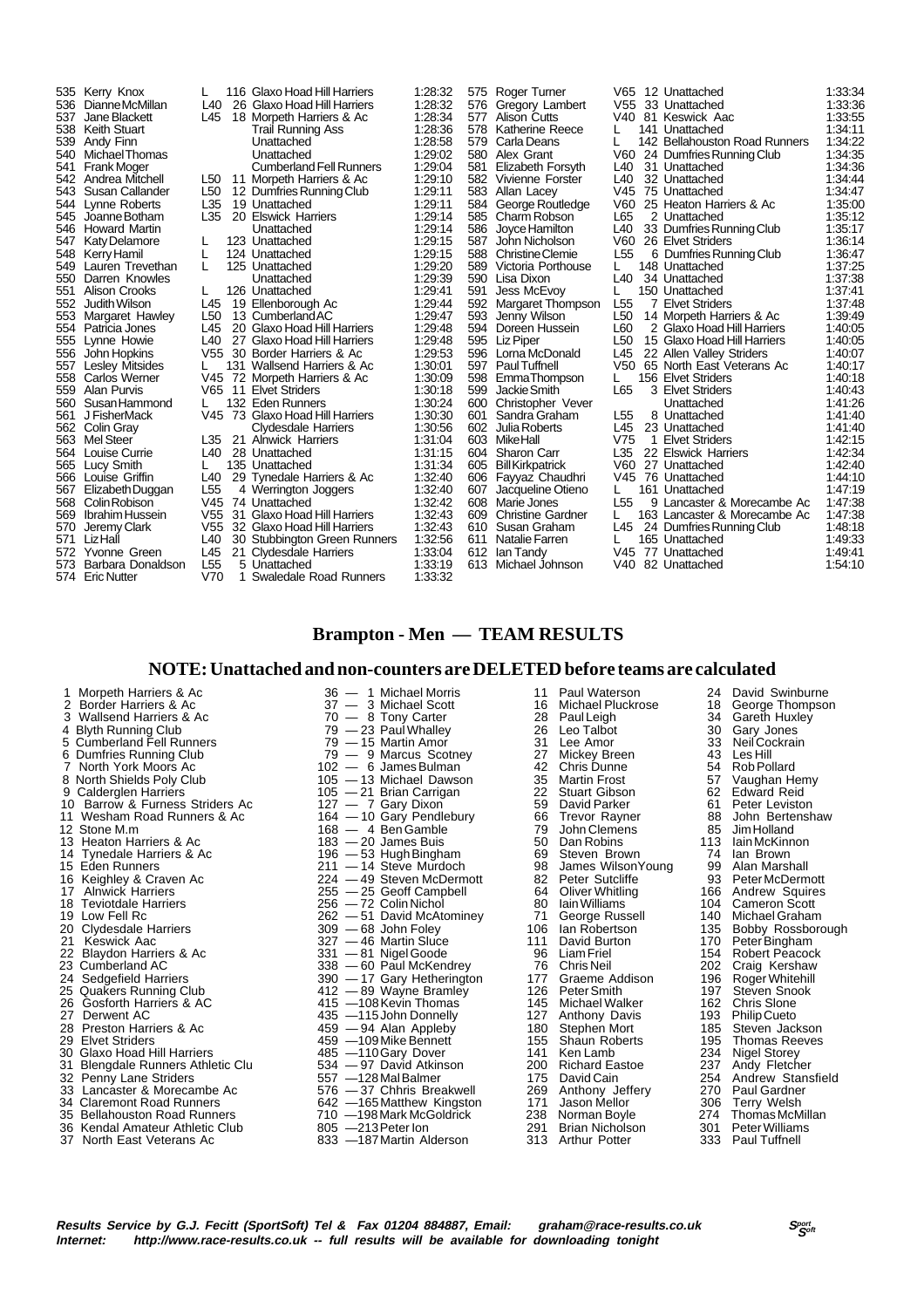### **Brampton - Men (Vets) — TEAM RESULTS**

#### **NOTE: Unattached and non-counters are DELETED before teams are calculated**

- 2 Border Harriers & Ac 33 1 Michael Scott 7 George Thompson 25 Kevin McCaig<br>
3 Wesham Road Runners & Ac 32 2 Gary Pendlebury 33 Trevor Rayner 47 John Bertenshaw<br>
4 Tynedale Harriers & Ac 37 22 Hugh Bingham 36 Steven Vesham Road Runners & Ac  $\begin{array}{ccc} 82-\ 2 \end{array}$  Gary Pendlebury  $\begin{array}{ccc} 33 & \text{Trevor Rayner} & 47 & \text{John Bert} \\ 36 & \text{Steven Brown} & 39 & \text{Jan Brown} \end{array}$ 4 Tynedale Harriers & Ac 97 — 22 Hugh Bingham 36 Steven Brown 39 Ian Brown 39 Ian Brown<br>5 North Shields Poly Club 30 104 — 9 Martin Frost 26 Vaughan Hemy 69 Ian Richardson 5 North Shields Poly Club 104 — 9 Martin Frost 26 Vaughan Hemy 69 Ian Richardson Examples Running Club 126 — 15 Les Hill 32 Douglas Brown 79 Sebastian Pelanz<br>Calderglen Harriers 128 — 31 Edward Reid 41 Scot Hill 56 Kenny Davidson 7 Calderglen Harriers 128 — 31 Edward Reid 128 - 31 Edward Reid 128 - 41 Scot Hill 56 Kenny Davidson<br>128 - 20 David McAtominey 139 - 37 George Russell 189 Michael Graham<br>128 - 44 Peter Sutcliffe 19 50 Peter McDermott 158 R 8 Low Fell Rc 139 — 20 David McAtominey 37 George Russell 82 Michael Graham<br>9 Keighley & Craven Ac 152 — 44 Peter Sutcliffe 50 Peter McDermott 58 Russell Fairhurst 9 Keighley & Craven Ac 152 — 44 Peter Sutcliffe 50 Peter McDermott 58 Russell Fairhurst 10 Keswick Aac 181 — 181 — 18 Martin Sluce 63 David Burton 100 Peter Bingham 11 Blaydon Harriers & Ac 194 — 43 Nigel Goode 53 Liam Friel 1988 Ronald Heslop<br>12 Blyth Running Club 201 — 49 Martin Gaughan 75 John Mallon 77 Steve Walker<br>13 Eden Runners 206 — 5 Steve Murdoch 55 Alan Marshall 146 Albert 12 Blyth Running Club 201 — 49 Martin Gaughan 205 John Mallon 201 – 77<br>13 Eden Runners 206 — 5 Steve Murdoch 255 Alan Marshall 2146 14 Clydesdale Harriers **210** — 210 — 35 John Foley **78 Bobby Rossborough** 97 Hugh Watson<br>15 Cumberland Fell Runners 228 — 21 Jackie Winn 27 Jerry Dawson 180 Neil McNichols<br>16 Quakers Running Club 237 — 48 Wavne Bramlev 72 15 Cumberland Fell Runners 228 — 21 Jackie Winn 27 Jerry Dawson 180 Neil McNichols 16 Cumberland Fell Runners<br>
16 Quakers Running Club 237 -48 Wayne Bramley 27 Jerry Dawson<br>
16 Quakers Running Club 237 -48 Wayne Bramley 27 Peter Smith 117 Steven Snook<br>
17 Wallsend Harriers & Ac 247 - 8 Paul Leigh 114 Joh 17 Wallsend Harriers & Ac 247 — 8 Paul Leigh 114 John Ross 125 Graeme King<br>18 Elvet Striders 125 Graeme King 267 — 61 Mike Bennett 190 Shaun Roberts 116 Thomas Reeves 18 Elvet Striders 267 — 267 — 61 Mike Bennett 190 Shaun Roberts 116 Thomas Reevesting 267 — 61 Mike Bennett 190 Shaun Roberts 116 Thomas Ree<br>19 Glaxo Hoad Hill Harriers 290 — 62 Gary Dover 83 Ken Lamb 145 Nigel Storey 19 Glaxo Hoad Hill Harriers **290** — 62 Gary Dover **83** Ken Lamb 145 Nigel Storey<br>20 Cumberland AC 292 — 29 Paul McKendrey 119 Craig Kershaw 144 Errick Hannah 20 Cumberland AC 202 — 29 Paul McKendrey 2119 Craig Kershaw 144 Errick Hannah<br>21 Alnwick Harriers 207 — 29 Andrew Squires 21 Alnwick Harriers 21 Alnwick Harriers 207 — 96 Andrew Squires 20 22 Blengdale Runners Athletic Clu 320 — 54 David Atkinson 118 Richard Eastoe 148 Andy Fletcher 23 Gosforth Harriers & AC 334 — 60 Kevin Thomas 86 Michael Walker 188 Anthony Charlton
- 
- 
- 
- 
- 

1 Morpeth Harriers & Ac 3 and 32 — 3 Paul Waterson 13 Gordon Dixon 16 Gavin Bayne<br>2 Border Harriers & Ac 33 — 1 Michael Scott 7 George Thompson 25 Kevin McCaig 13 Eden Runners 206 — 5 Steve Murdoch 55 Alan Marshall 146 Albert Douglas 2021 — 96 Andrew Squires 105<br>
220 — 54 David Atkinson 118<br>
334 — 60 Kevin Thomas 86

22 Blengdale Runners Athletic Clu  $320 - 54$  David Atkinson<br>
23 Gosforth Harriers & AC  $341 - 74$  Mal Balmer 103 David Cain 164 Andrew Stansfield<br>
25 Heaton Harriers & Ac  $344 - 68$  Sam Daley 123 Ken McEntee 153 Allen Mullis 25 Heaton Harriers & Ac 344 — 68 Sam Daley 123 Ken McEntee 153 Allen Mulliss<br>26 Kendal Amateur Athletic Club 526 — 129 Peter Ion 195 Brian Nicholson 202 Peter Williams 26 Kendal Amateur Athletic Club 526 —129 Peter Ion 195 Brian Nicholson 202 Peter William<br>19 Morth East Veterans Ac 1950 —109 Martin Alderson 212 Arthur Potter 229 Paul Tuffnell

# **Brampton - Ladies — TEAM RESULTS**

#### **NOTE: Unattached and non-counters are DELETED before teams are calculated**

- 1 Morpeth Harriers & Ac  $50 7$  Kate Chapman 19 Michelle Woodley 24 Sue Calvert
- 2 Clydesdale Harriers 57 16 Pamela McCrossan 20 Anne Murray 21 Kathryn Scott
- 
- 
- 5 Tynedale Harriers & Ac 105 22 Joanne Dooley 34 Angela Wylie 49 Stephanie Bingham
- Forma Wallsend Harriers & Ac 117 13 Donna Horne 39 Emma Walton 65 Caroline Hassen Mallsend Harriers & Ac 117 13 Donna Horne 39 Emma Walton 65 Caroline Hassen
- 7 Dumfries Running Club 150 14 Miyairi Douglas 51 Dawn McDonald 185 Vicky Little<br>155 46 Benita Pickersgill 154 Mairi Campbell 155 Susan Bolan
- 
- 107 Susan Hammun Control Control of the Craven Account 162 25 Elizabeth Tomes 67 Victoia Wadsworth 70 Susan Weeden<br>10 Keighley & Craven Ac 162 25 Elizabeth Tomes 67 Victoia Wadsworth 70 Susan Weeden<br>11 Glaxo Hoad Hill
- 
- 
- 
- 
- 
- 
- 
- 

3 Heaton Harriers & Ac 90 — 23 Clare Buis 30 Jenny Friend 37 Fiona Turley 4 Blaydon Harriers & Ac 92 — 17 Glyn Evans 31 Laura Peacock 44 Andrea Clarke

550 - 109 Martin Alderson

- 
- 
- 
- 
- 8 Alnwick Harriers 155 46 Benita Pickersgill 54 Mairi Campbell 55 Susan Bolan 9 Eden Runners 157 — 8 Karen Heaviside 42 Julia King 107 Susan Hammond
- 
- 11 166 9 Sharon Dixon 61 Penny Moreton 96 Kerry Knox<br>174 28 Catherine Young 71 Julie Lemin 75 Davina Lonsdale<br>182 41 Frances Maxwell 69 Mary Goldsmith 72 Dawn Buchanan
- 12 Blyth Running Club 174 28 Catherine Young 71 Julie Lemin 75 Davina Lonsdale 12 Blyth Running Club<br>
13 Calderglen Harriers 182 — 41 Frances Maxwell 69 Mary Goldsmith 72 Dawn Buchanan<br>
14 Allen Valley Striders 187 — 10 Claire Jackson 57 Celia Sanderson 120 Lorna McDonald
- 14 Allen Valley Striders 187 10 Claire Jackson 187 10 Claire Jackson 187 10 Claire Jackson 187 10 Claire Jackson 187 Celia Sanderson 120 Lorna McDonald<br>15 Elswick Harriers 120 Lorna McDonald<br>16 Cumberland AC 1241
	-
- 15 Elswick Harriers 229 38 Vanessa Butler 90 Hilda Frost 101 Joanne Botham 16 Cumberland AC 241 56 Gillian Kidd 82 Sarah Chaudhri 103 Margaret Hawley
	-
	- 124 Lancaster & Morecambe Ac 325 76 Elaine Gardner 124
- 
- 
- 
- 
- 
- 
- 
- 
- 
- 
- 
- 
- 
- 
- 
- 
- 
- 
- 
- 17 Elvet Striders **289 52 Jane Nathan** 116 Margaret Thompson 121 Emma Thompson 121 Emma Thompson 121 Emma Thompson 121 Emma Thompson 121 Emma Thompson 121 Emma Thompson 125 Christine Gardner

### **Brampton - Ladies (Vets) — TEAM RESULTS**

#### **NOTE: Unattached and non-counters are DELETED before teams are calculated**

1 Clydesdale Harriers 32 — 9 Pamela McCrossan 11 Anne Murray 12 Kathryn Scott

- 2 Alnwick Harriers **1989**<br>2 Alnwick Harriers 1989 26 Benita Pickersgill 33 Mairi Campbell 34 Susan Bolan<br>3 Tynedale Harriers & Ac 38 20 Angela Wylie 29 Stephanie Bingham 44 Maureen Parker
- 
- 4 Morpeth Harriers & Ac 105 13 Sue Calvert 27 Pamela Woodcock 65 Jane Blackett 40 Fenny Moreton 64 Dianne McMillan
- 
- 7 Calderglen Harriers 117 23 Frances Maxwell 46 Mary Goldsmith 48 Emma McGovern
- 
- 
- 10 Dumfries Running Club 176 31 Dawn McDonald 67 Susan Callander 58 Joyce Hamilton<br>197 32 Jane Nathan 180 Margaret Thompson 85 Jackie Smith
- 
- 
- 3 Tynedale Harriers & Ac 93 20 Angela Wylie 29 Stephanie Bingham 44 Maureen Parker
	-
	-
	-
	-
	-
	-

**Results Service by G.J. Fecitt (SportSoft) Tel & Fax 01204 884887, Email: graham@race-results.co.uk** *S***<sup>cont</sup><br>Internet: http://www.race-results.co.uk -- full results will be available for downloading topight** 

**Internet: http://www.race-results.co.uk -- full results will be available for downloading tonight**

- 12 Elswick Harriers 213 59 Hilda Frost 68 Joanne Botham 86 Sharon Carr
- 
- 
- 
- 
- 
- 
- 
- 9 Cumberland AC 160 160 35 Gillian Kidd 55 Sarah Chaudhri 70 Margaret Hawley 160 35 Gillian Kidd 55 Sarah Chaudhri 78 Joyce Hamilton
	-
	-
- 5 Glaxo Hoad Hill Harriers 109 5 Sharon Dixon 100 40 Penny Moreton 64 Dianne McMillar<br>6 Keighley & Craven Ac 110 14 Elizabeth Tomes 147 Susan Weeden 19 Karen Sutcliffe 6 Keighley & Craven Ac 109 — 5 Sharon Dixon<br>
Keighley & Craven Ac 110 — 14 Elizabeth Tomes 40 Penny Moreton 64 Dianne McMillan<br>
Calderglen Harriers 117 — 23 Frances Maxwell 46 Mary Goldsmith 48 Emma McGovern<br>
Allen Valley
	-
- 8 Allen Valley Striders 126 6 Claire Jackson 36 Celia Sanderson 34 Lorna McDonald<br>9 Cumberland AC 35 Celia Sanderson 36 Celia Sanderson 34 Lorna McDonald<br>9 Cumberland AC 35 Celia Sand Chaudhri 70 Margaret Hawley
	-